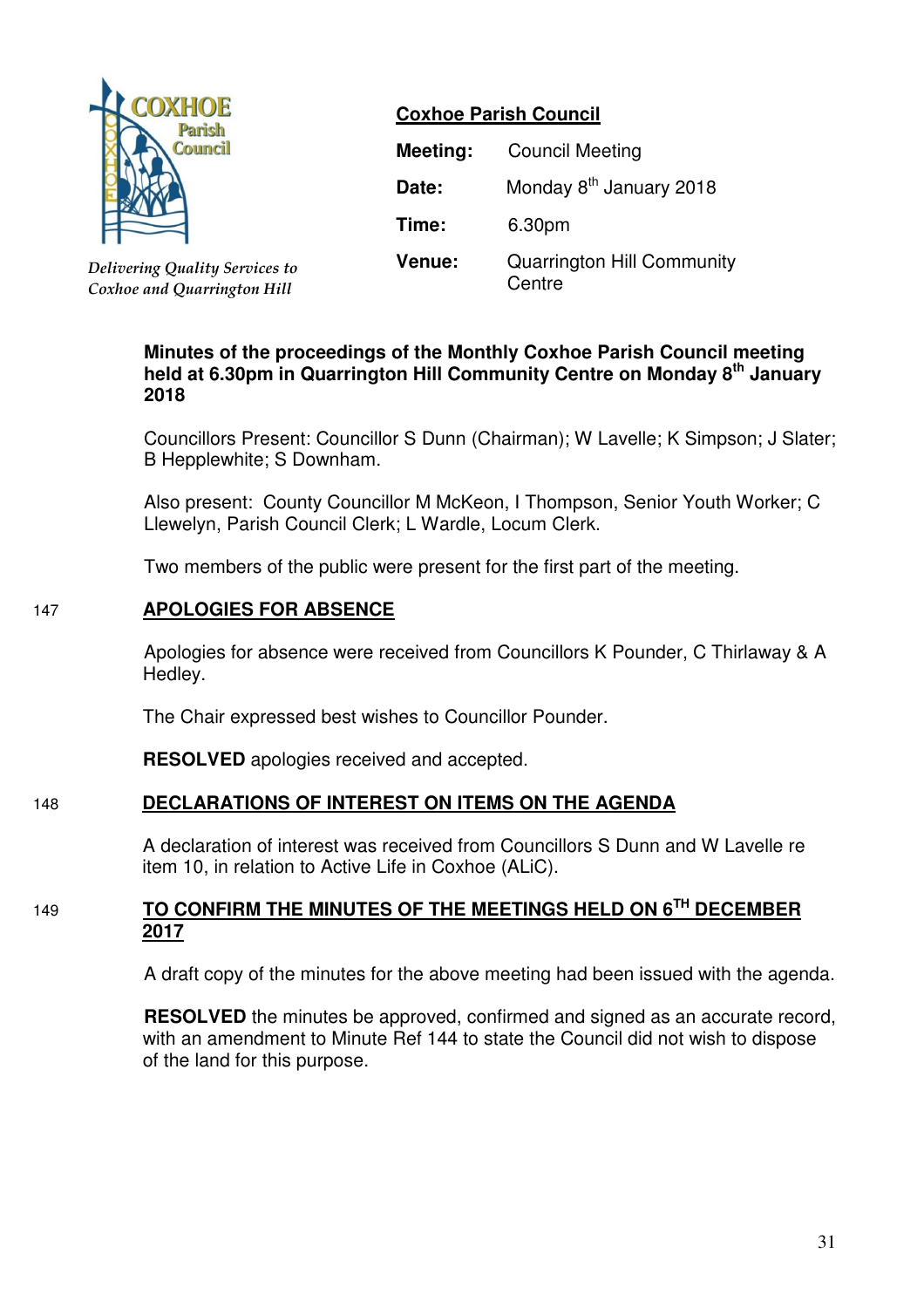## 150 **DURHAM COUNTY COUNCILLORS' UPDATE**

County Councillors gave verbal reports on a number of issues:

 Following the reports of general untidiness within Coxhoe, these had been passed to Durham County Council who had undertaken a clean-up prior to the Christmas break with the remainder to be completed shortly. Concerns regarding the car wash in Coxhoe had also been forwarded to the County Council and a meeting is to be arranged with the proprietors.

The County Council is working on its medium term financial plan. Universal Credit is being rolled out which is likely to impact on other services. The County Durham Plan will be operational from 2020.

**RESOLVED** the information be received and noted.

# 151 **COUNCILLORS' REPORTS OF THEIR ATTENDANCE AT MEETINGS/EVENTS ON BEHALF OF THE PARISH COUNCIL**

No reports received.

## 152 **YOUTH PROVISION**

A verbal report was presented by the Senior Youth Worker which included:

- The Pensioners' tea party had taken place. Another will be planned perhaps at Whit time.
- The Christmas celebration on 22 December had been good with 20 at the first group and 35 at the second group.
- Tuesday evenings until Easter will be a pilot of a girls' only session at Coxhoe, following feedback received. There are plans to use Survey Monkey to research what young people want.
- The Junior Youth Club at Quarrington Hill is starting 15<sup>th</sup> January. It is for young people aged 7-11 and will be from 5.30 to 7.00. Publicity is in hand.
- Staff development has been undertaken and an action plan on team development will be drawn up. Staff require First Aid training as a priority.

**RESOLVED** (A) the information be received and noted.

The Chairman suggested a meeting of the Youth Strategy Group be arranged with all staff invited.

**RESOLVED** (B) that the meeting will take place on 24<sup>th</sup> January 2018 at 6.30pm at Coxhoe Village Hall: Clerk to ensure all staff and relevant Councillors are invited.

Councillor Lavelle advised that the AAP has allocated £3,000 of funding for youth provision for the year 2018/19.

**RESOLVED** (C) that the information be received and noted.

# 153 **CLERK'S REPORT AND OUTSTANDING ISSUES**

The Clerk distributed a report for consideration.

Kingswood Maintenance (min ref 138)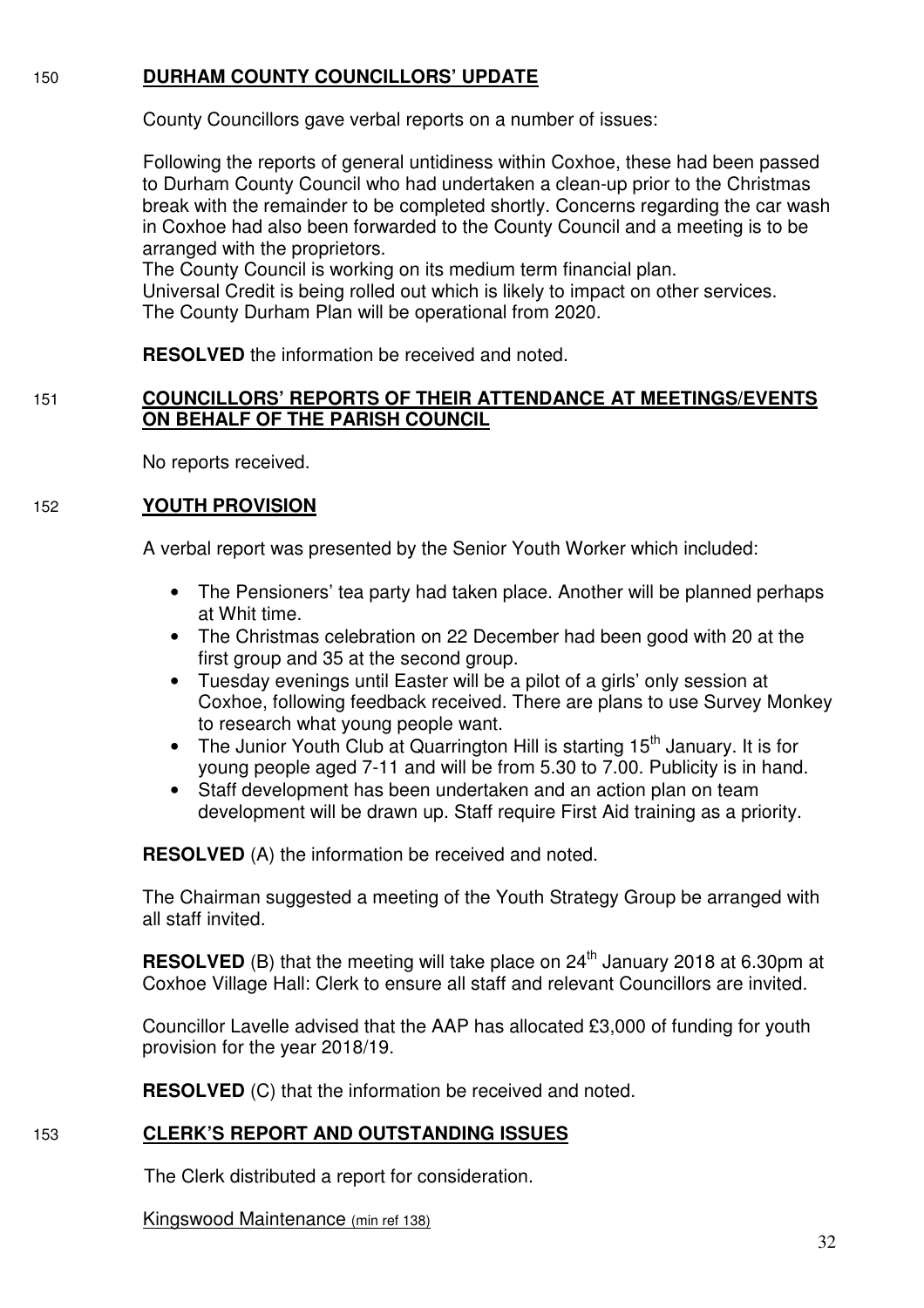To date no volunteers have come forward, a public meeting is to be arranged to consult with residents on how this matter can be addressed.

**RESOLVED** (A) Clerk to organise.

### Chronicle Advertising Costs

 The Clerk requested confirmation of the advertising costs with regards to the Chronicle.

**RESOLVED** (B) that the cost is £160 for a full page thus £40 for a quarter page; Council requested no more than 2 full pages of advertising per issue.

Parish Council Policies

 The Clerk asked the Council to agree that policies be brought to future Parish Council meetings for agreement.

**RESOLVED** (C) the Clerk submit policies in the order she thinks appropriate for agreement at monthly meetings.

### **Contractors**

There is a need for the Council to have in place a list of local Contractors who can be contacted to provide quotations for facilities and services which may be required by the Council.

**RESOLVED** (D) the Clerk to undertake training in this regard and prepare the list.

## Wildflower Planting

The Chair advised that Durham County Council has given agreement to contribute £1500 towards a planting scheme on Parish owned land, with the remaining costs being met by the Parish Council. It is anticipated the planting will result in a reduced grounds maintenance cost, with this saving being used to meet the expenditure for the project.

**RESOLVED** (E) to give delegated authority to the Clerk, Chair and Vice-Chair to prepare a report for consideration and approval by the Council at a future meeting.

# 154 **FINANCIAL MATTERS**

### Schedule of Payments

The following payments were submitted for approval:

| <b>BT</b>                             | Telephone Rental           | £34.68    |
|---------------------------------------|----------------------------|-----------|
| <b>Coronation Press</b>               | Printing<br>Winter  <br>οt | £664.00   |
|                                       | Chronicle                  |           |
| G Smith Electrical   Christmas Lights |                            | £1,344.00 |
| Services                              |                            |           |
| Altogether                            | Grounds maintenance        | £924.76   |
| Greener                               |                            |           |

 A bill had been received for servicing the alarm system in the Village Hall. This to be passed on to the Village Hall Committee.

**RESOLVED** (A) that the payments be received and approved.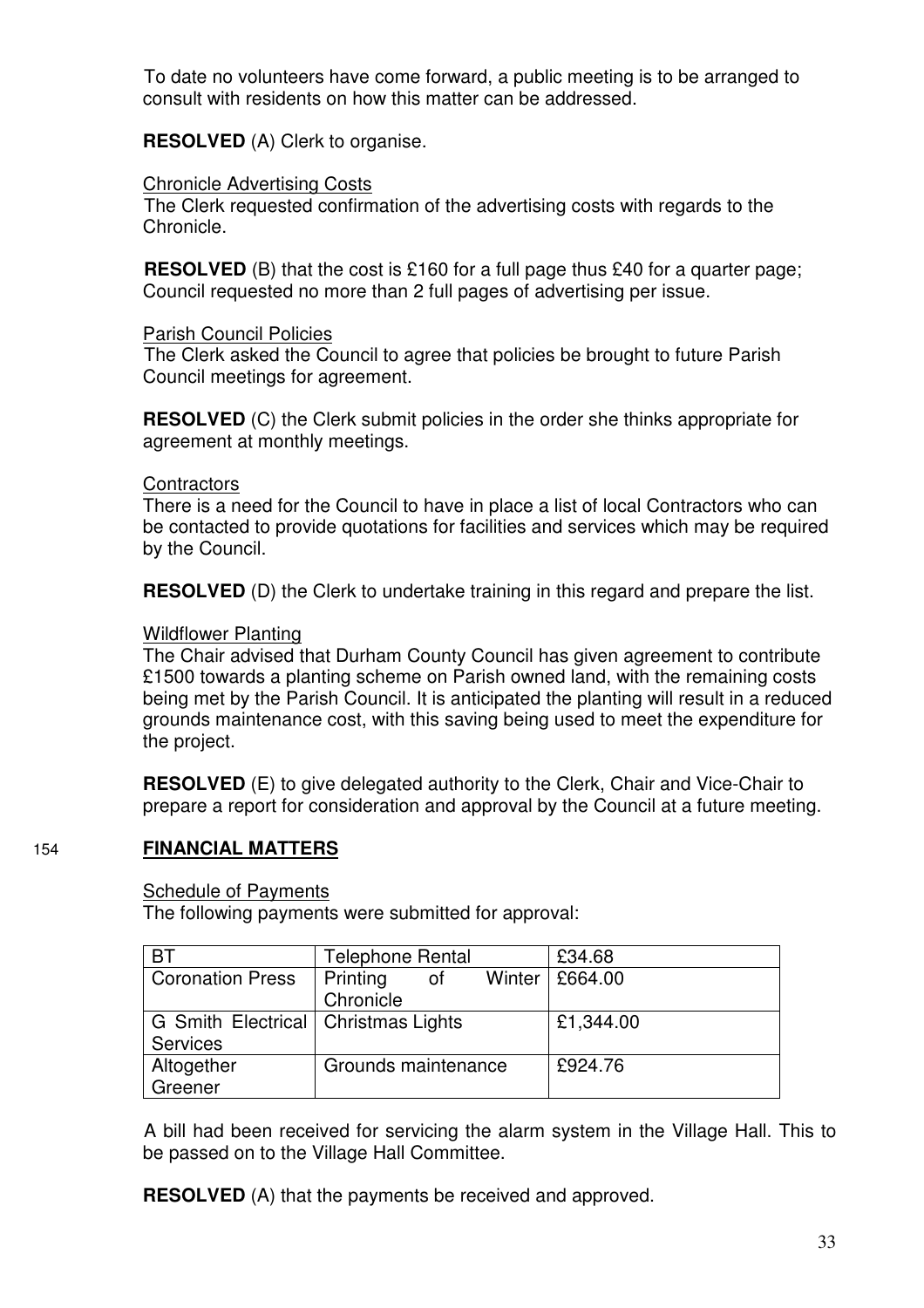The reconciliation was circulated.

**RESOLVED** (B) that the information be received and noted.

### Youth Provision Budget

 Members were requested to clarify the budget for staff hours. It was clarified that the weekly hours are 26 hours per week in total for staff which includes 10 hours per week for the Senior Youth Worker and 16 hours for other staff. The Senior Youth Worker hours comprise 8 hours of service delivery and 2 hours of management time.

There is no budget for summer provision.

**RESOLVED** (C) the information be received and noted.

# 155 **TO AGREE COUNCIL BUDGET 2018-19**

Councillors Dunn and Lavelle declared a personal and prejudicial interest in relation to ALiC. Members of the Council did not request they leave the room. They did not take part in the discussion or decision in relation to ALiC.

Details of income and expenditure up to 11<sup>th</sup> December 2017 had been distributed with the agenda. The proposed budget had been agreed in principle at the previous Council meeting and members were requested to give approval. A detailed discussion of the proposed budget took place and the Locum Clerk answered questions raised by members.

**RESOLVED** (A) the information be received and **FURTHER RESOLVED** (B) the income and expenditure budget for 2018/19 be approved.

# 156 **TO DETERMINE THE PARISH PRECEPT FOR 2018-19**

A report had been distributed with the agenda for consideration by members.

**RESOLVED** to agree to set the 2018/19 precept at £107,000 which equates to a 14.67% increase to Band D Council Tax.

# 157 **AGREEMENT OF POLICIES AND RISK ASSESSMENTS**

Lone Working Policy

Agreed is still valid. **RESOLVED** (A) Clerk to update review date to January 2019.

### Lone Working Risk Assessment

**RESOLVED** (B) to implement with amendments given at the meeting to make assessment generic to Clerk role and with review date December 2018. **FURTHER RESOLVED** (B) Councillor Simpson to provide the Primary School's protocol for when there is a problem.

Retention of Documents and Records Policy

**RESOLVED** (D) to agree the policy with the amendment that notes can be shredded once the minutes of the relevant meeting have been agreed.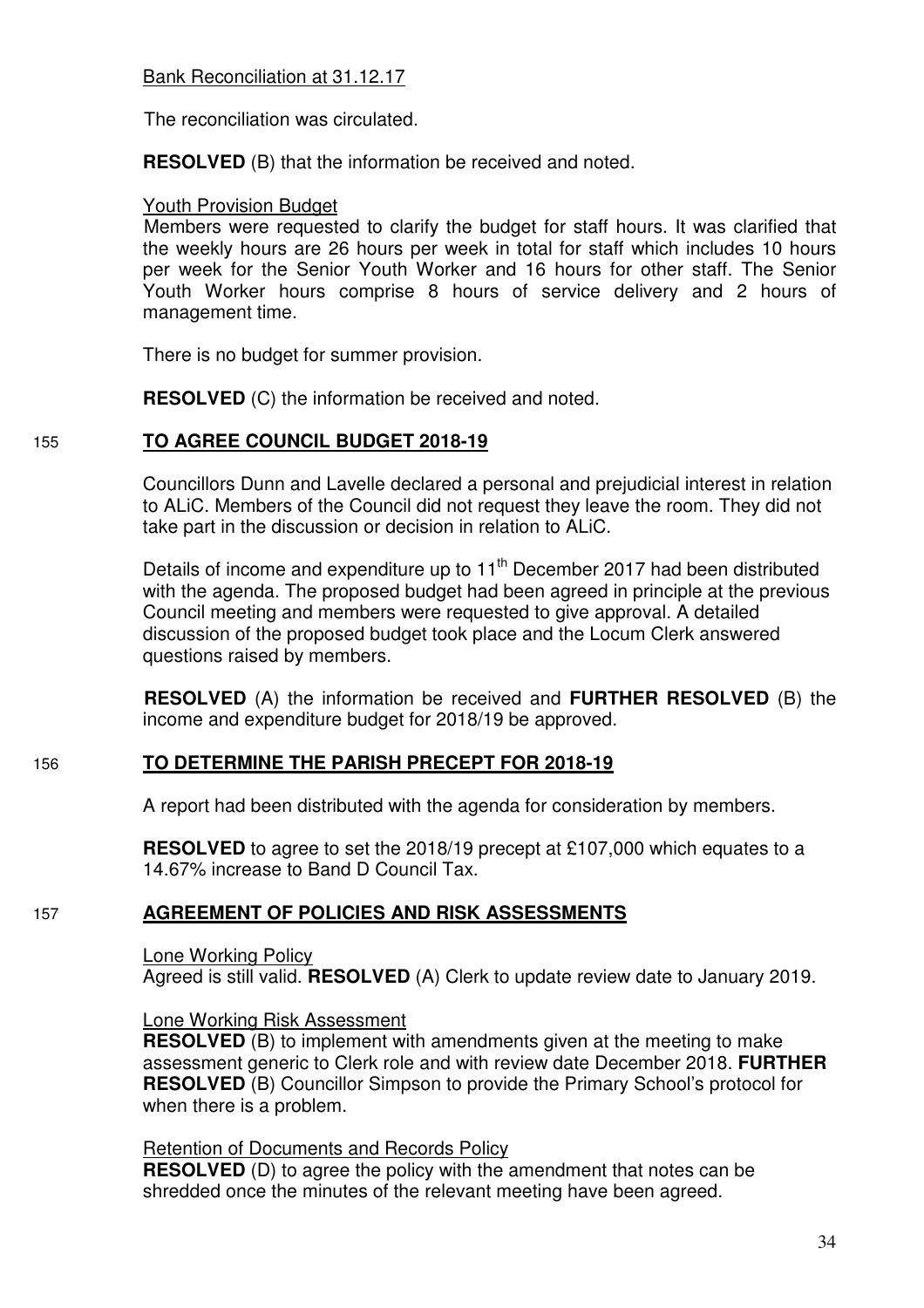At 8.30pm the Chairman requested members' agreement, as per Standing Order 3(w), to extend the meeting beyond the standard 2-hour period.

**RESOLVED** (E) Standing Order 3(w) be invoked and the meeting continue.

# 158 **REQUESTS FOR FINANCIAL ASSISTANCE**

No requests received.

### 159 **PLANNING & CORRESPONDENCE REPORTS**

Planning notices received by Durham County Council

| <b>Application</b><br><b>Number</b> | <b>Applicant</b>       | Location                                                       | Proposal                                                                                                                      | <b>Electoral Ward</b><br>and Parish | <b>Case Officer</b><br>and Expected<br><b>Decision</b><br>Level |
|-------------------------------------|------------------------|----------------------------------------------------------------|-------------------------------------------------------------------------------------------------------------------------------|-------------------------------------|-----------------------------------------------------------------|
| DM/17/03979<br>/RM                  | Integra 61<br>(Durham) | Land South<br>Of Bowburn                                       | Application for reserved<br>matters (landscaping,                                                                             | Coxhoe                              | Henry Jones                                                     |
|                                     | Ltd                    | Sewage<br>Works And<br>West Of<br>A688,<br>Bowburn,<br>DH6 5NP | layout, scale, access and<br>appearance) for Phase 1B<br>pursuant to condition 2 of<br>outline application<br>DM/15/03912/OUT | Cassop-cum-<br>Quarrington          | Delegated                                                       |

## Planning applications approved by Durham County Council

None received.

### Planning applications refused by Durham County Council

None received.

**RESOLVED** the Parish Council has no comment to make with regards to the above planning matter.

### **Correspondence**

Stephen Gosnay of Newton Press Thanks from Coxhoe Beavers Thanks from Coxhoe United Resident thanking Chronicle distributor **RESOLVED** the above be received and noted.

CDALC Questions on attaching Christmas decorations/lights to DCC owned street lights: **RESOLVED** the Clerk to circulate to Councillors. Email re commemorative seating: **RESOLVED** Clerk will contact resident once seating policy agreed.

CDALC Internal Audit Report: Governance and Accountability for Smaller Authorities in England 2017: **RESOLVED** the information be circulated to all Councillors.

NALC GDPR Update: **RESOLVED** this is received.